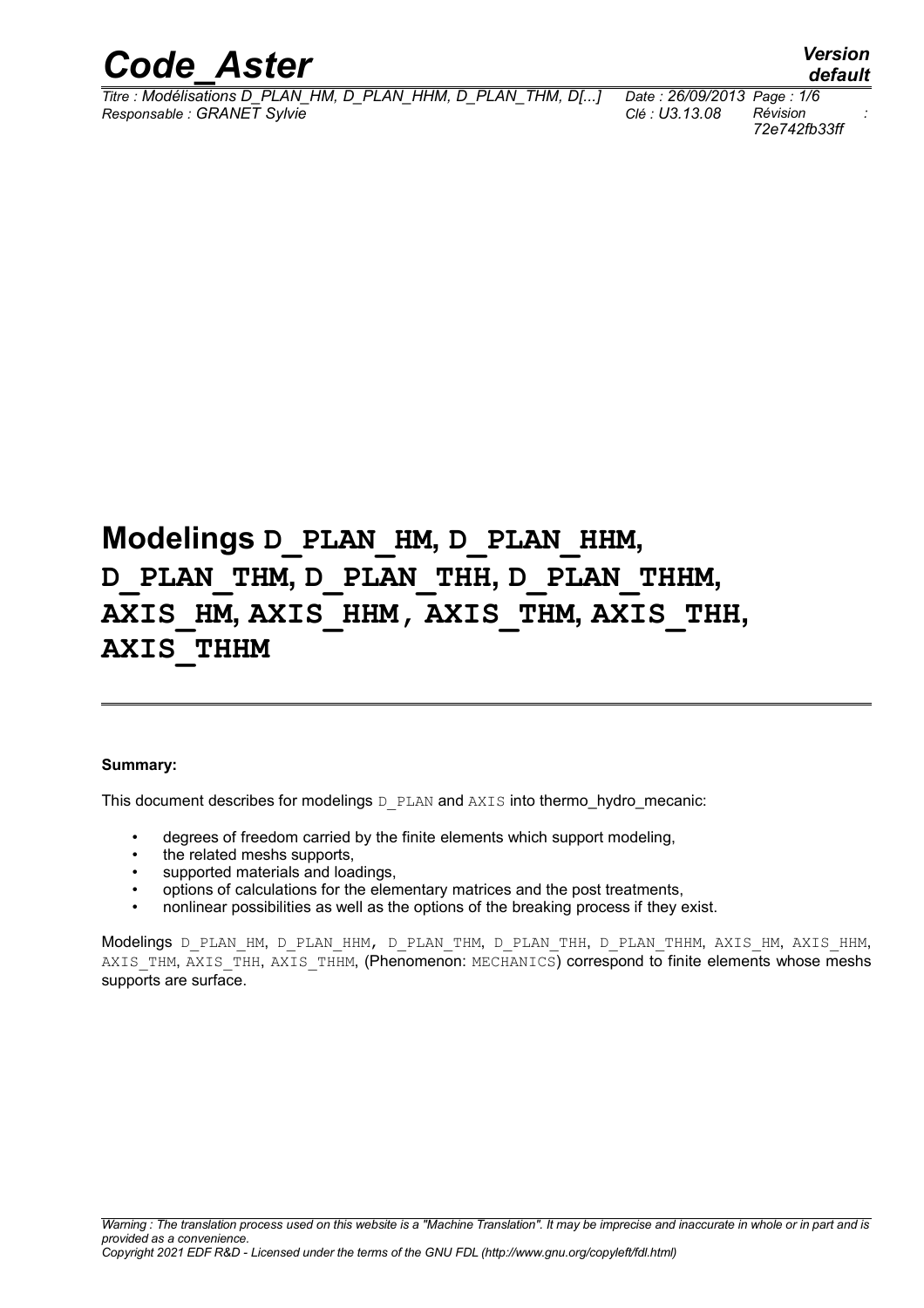$\overline{T}$ itre : *Modélisations D\_PLAN\_HM, D\_PLAN\_HHM, D\_PLAN\_THM, D[...] Responsable : GRANET Sylvie Clé : U3.13.08 Révision :*

*default*

*72e742fb33ff*

## **1 Discretization**

### **1.1 Degrees of freedom**

DX, DY the degrees of freedom of displacement indicate. PRE1 and PRE2 two degrees of freedom of pressure indicate, whose precise significance depends on the laws of behavior used. TEMP indicate the temperature.

| <b>Modeling</b> | Degrees of freedom<br>(with each node top) |
|-----------------|--------------------------------------------|
| D PLAN HM       | DX, DY, PRE1                               |
| AXIS HM         |                                            |
| D PLAN HMD      |                                            |
| AXIS HMD        |                                            |
| D PLAN HMS      |                                            |
| AXIS HMS        |                                            |
| D PLAN HHM      | DX, DY, PRE1, PRE2                         |
| AXIS HHM        |                                            |
| D PLAN HHMD     |                                            |
| AXIS HHMD       |                                            |
| D PLAN HHMS     |                                            |
| AXIS HHMS       |                                            |
| D PLAN THM      | DX, DY, PRE1, TEMP                         |
| AXIS THM        |                                            |
| D PLAN THMD     |                                            |
| AXIS THMD       |                                            |
| D PLAN THMS     |                                            |
| AXIS THMS       |                                            |
| D PLAN THHD     | PRE1, PRE2, TEMP                           |
| AXIS THHD       |                                            |
| D PLAN THHS     |                                            |
| AXIS THHS       |                                            |
| D PLAN THHMD    | DX, DY, PRE1, PRE2, TEMP                   |
| AXIS THHMD      |                                            |
| D PLAN THHMS    |                                            |
| AXIS_THHMS      |                                            |

#### **1.2 Mesh support of the matrices of rigidity**

The meshs support of the finite elements can be tetrahedrons, pyramids, prisms or hexahedrons. The elements are isoparametric. Notations  $($ ,  $S, D)$  relate to the type of integration which can be classical, lumpé ('Of) or selective (').

| <b>Modeling</b>                                   | Mesh  | Interpolation                                                                         | <b>Remarks</b>                                                                |
|---------------------------------------------------|-------|---------------------------------------------------------------------------------------|-------------------------------------------------------------------------------|
| D PLAN HM<br>$($ , S, D)<br>AXIS HM<br>$S$ , $D)$ | OUAD8 | Serendip<br>-8<br>displacement on 4 nodes in medium is the average of the<br>pressure | nodes in bilinear The pressure of a<br>node<br>nodes tops of the segment      |
| D PLAN HHM<br>(S, S, D)<br>AXIS HHM<br>$S$ , D)   | OUAD8 | -8<br>Serendip<br>displacement on 4 nodes in medium are the averages of<br>pressure   | nodes in bilinear The pressures of a<br>node<br>the nodes tops of the segment |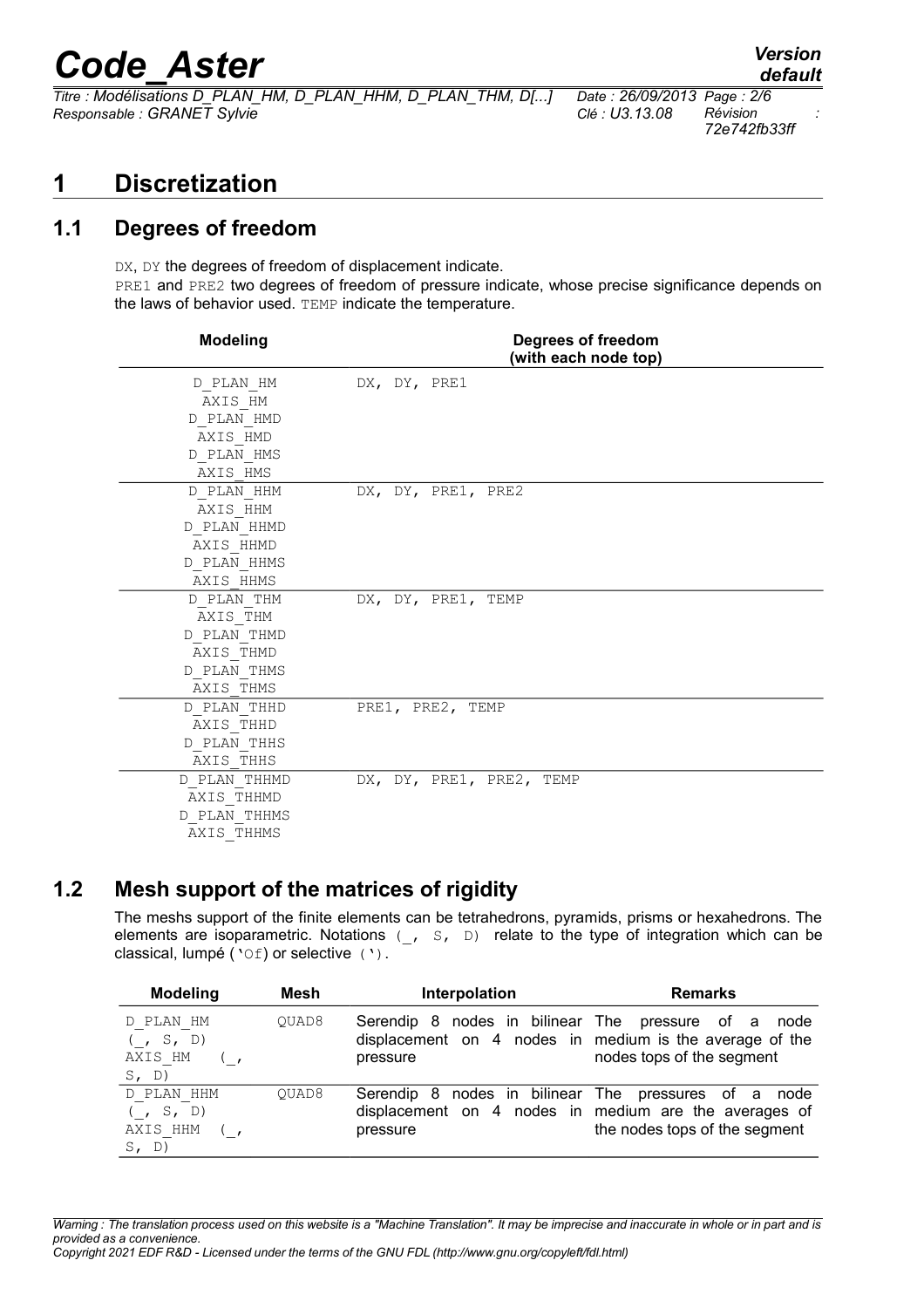| <b>Code Aster</b>                                                            |       |                                                                                        | <b>Version</b><br>default                                                                                                    |
|------------------------------------------------------------------------------|-------|----------------------------------------------------------------------------------------|------------------------------------------------------------------------------------------------------------------------------|
| Responsable : GRANET Sylvie                                                  |       | Titre : Modélisations D_PLAN_HM, D_PLAN_HHM, D_PLAN_THM, D[]                           | Date: 26/09/2013 Page: 3/6<br>Révision<br>Clé : U3.13.08<br>72e742fb33ff                                                     |
| D PLAN THM<br>$($ , S, D)<br>AXIS THM<br>$\left( \quad ,\right)$<br>S, D)    | OUAD8 | Serendip 8 nodes in bilinear<br>displacement on 4 nodes in<br>pressure and temperature | the<br>The<br>and<br>pressure<br>temperature of a node medium<br>are the average of the nodes<br>tops of the segment         |
| D PLAN THH<br>(S, D)<br>AXIS THH<br>(S,<br>D)                                | OUAD8 | Bilinear on 4 nodes in pressure<br>and temperature                                     | <b>The</b><br>the<br>pressures<br>and<br>temperature of a node medium<br>are the average of the nodes<br>tops of the segment |
| D PLAN THHM<br>(S, D)<br>AXIS THHM<br>(S, D)                                 | QUAD8 | Serendip 8 nodes in bilinear<br>displacement on 4 nodes in<br>pressure and temperature | the<br>The<br>pressures<br>and<br>temperature of a node medium<br>are the average of the nodes<br>tops of the segment        |
| D PLAN HM(,<br>S, D)<br>AXIS HM(,<br>S, D)                                   | TRIA6 | Quadratic in linear displacement<br>in pressure                                        | The<br>pressure<br>of<br>node<br>a<br>medium is the average of the<br>nodes tops of the segment                              |
| D PLAN HHM<br>$($ , S, D)<br>AXIS HHM<br>$\langle \cdot \rangle$<br>$S$ , D) | TRIA6 | Quadratic in linear displacement The pressures<br>in pressure                          | of a<br>node<br>medium are the averages of<br>the nodes tops of the segment                                                  |

TRIA6 Quadratic in linear displacement in pressure and temperature

TRIA6 Quadratic in linear displacement in pressure and temperature

The pressure and the temperature of a node medium are the average of the nodes

temperature of a node medium are the average of the nodes

The pressures and the temperature of a node medium are the average of the nodes

tops of the segment

tops of the segment

tops of the segment

TRIA6 Linear The pressures and the

#### **1.3 Mesh support of the loadings**

D\_PLAN\_THM(\_  $,$  S, D) AXIS THM( ,

D\_PLAN\_THH(S

AXIS THH(S,

D\_PLAN\_THHM(

AXIS THHM(S,

S, D)

, D)

S, D)

D)

D)

| <b>Modeling</b>                                                              | Mesh | Interpolation                                                                        | <b>Remarks</b>                                                                                                                   |
|------------------------------------------------------------------------------|------|--------------------------------------------------------------------------------------|----------------------------------------------------------------------------------------------------------------------------------|
| D PLAN HM(,<br>S, D)<br>AXIS HM(,<br>S, D)                                   | SEG3 | Quadratic<br>in<br>linear in pressure                                                | displacement, The pressure of the node<br>medium is the average of the<br>nodes tops of the segment                              |
| D PLAN HHM<br>$($ , S, D)<br>AXIS HHM<br>$\left( \quad ,\right)$<br>$S$ , D) | SEG3 | Quadratic<br>displacement,<br>in<br>linear in pressure                               | The pressures of the node<br>medium are the averages of<br>the nodes tops of the segment                                         |
| D PLAN THM(<br>, S, D)<br>AXIS THM(,<br>$S$ , D)                             | SEG3 | Quadratic<br>displacement,<br>in.<br>linear<br>and<br>in.<br>pressure<br>temperature | The<br>the<br>and<br>pressure<br>of<br>the<br>temperature<br>node<br>medium are the average of the<br>nodes tops of the segment  |
| D PLAN THH (S<br>(D)<br>AXIS THH (S,<br>D)                                   | SEG3 | Linear                                                                               | the<br>The<br>pressures<br>and<br>temperature<br>of<br>the<br>node<br>medium are the average of the<br>nodes tops of the segment |
| D PLAN THHM (<br>$S$ , D)<br>AXIS THHM (S,<br>D)                             | SEG3 | Quadratic<br>in<br>displacement,<br>linear<br>pressure<br>and<br>in<br>temperature   | The<br>the<br>pressures<br>and<br>of<br>the<br>temperature<br>node<br>medium are the average of the<br>nodes tops of the segment |

*Warning : The translation process used on this website is a "Machine Translation". It may be imprecise and inaccurate in whole or in part and is provided as a convenience.*

*Copyright 2021 EDF R&D - Licensed under the terms of the GNU FDL (http://www.gnu.org/copyleft/fdl.html)*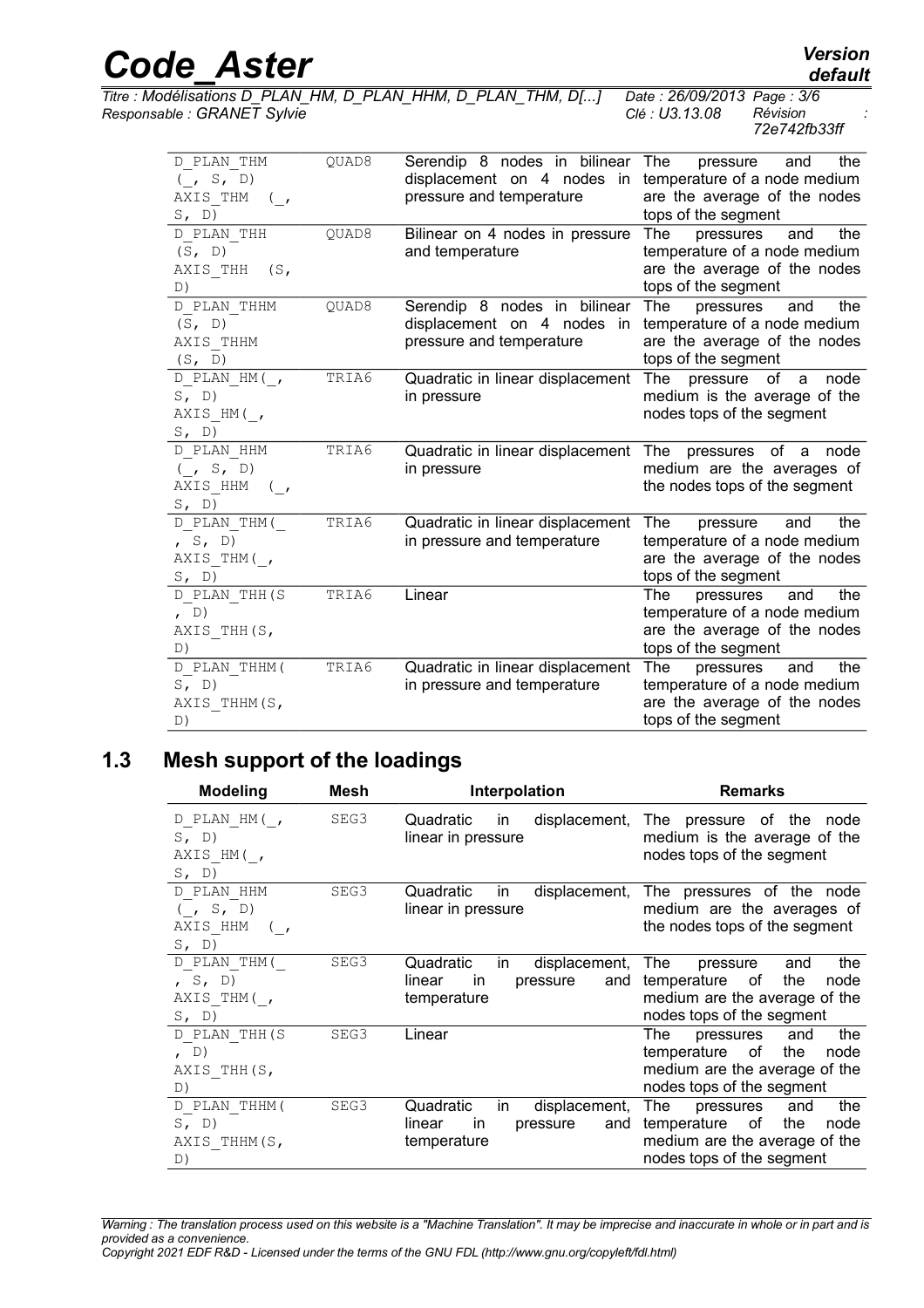*Titre : Modélisations D\_PLAN\_HM, D\_PLAN\_HHM, D\_PLAN\_THM, D[...] Date : 26/09/2013 Page : 4/6 Responsable : GRANET Sylvie Clé : U3.13.08 Révision :*

*default*

*72e742fb33ff*

## **2 Significance of the symbols**

Name of case - test

• corresponds to a functionality available corresponds to a test implementing the functionality

corresponds to a functionality which could exist but noncurrently available

## **3 Supported materials**

| <b>DEFI MATERIAU</b> | PLAN HM<br>D<br>AXIS<br>HМ | HHM<br>PLAN<br>D.<br>HHM<br>AXIS | THM<br>PLAN<br>D.<br>AXIS<br>THM | THH<br>D<br>PLAN<br>AXIS THH | THHM<br>PLAN<br>D.<br>AXIS THHM |
|----------------------|----------------------------|----------------------------------|----------------------------------|------------------------------|---------------------------------|
| THM LIOU             | WTNV113B                   | WTNV112A                         | WTNV109B                         |                              | WTNV118A                        |
| THM GAZ              | WTNV113A                   | WTNV112A                         | WTNV109B                         |                              | WTNV118A                        |
| THM VAPE GAZ         |                            | WTNV112A                         |                                  |                              | WTNV118A                        |
| THM INIT             | WTNV113A                   | WTNV112A                         | WTNV109B                         |                              | WTNV118A                        |
| THM DIFFU            | WTNV113A                   | WTNV112A                         | WTNV109B                         |                              | WTNV118A                        |
| ELAS                 | WTNV113A                   | WTNV112A                         | WTNV109B                         |                              |                                 |
| CJS                  | ٠                          |                                  |                                  |                              |                                 |
| ELAS THM             |                            |                                  | WTNV120A                         |                              | WTNV118A                        |
| SURF ETAT SATU       |                            |                                  | WTNV120B                         |                              |                                 |
| CAM CLAY THM         |                            |                                  |                                  |                              |                                 |
| NSAT<br>SURF<br>ETAT |                            |                                  |                                  |                              | WTNV118A                        |

## **4 Supported loadings**

#### **4.1 AFFE\_CHAR\_MECA**

|                 | <b>All elements</b> | <b>Remarks</b> |
|-----------------|---------------------|----------------|
|                 | of this note        |                |
| DDL IMPO        | WTNV113A            |                |
| FACE IMPO       | ٠                   |                |
| LIAISON DDL     | WTNV109C            |                |
| LIAISON OBLIQUE |                     |                |
| LIAISON GROUP   | ٠                   |                |
| LIAISON UNIF    | ٠                   |                |
| LIAISON SOLIDE  | ٠                   |                |
| LIAISON ELEM    | ٠                   |                |
| LIAISON CHAM NO | ٠                   |                |
| GRAVITY         | ٠                   |                |
| ROTATION        |                     |                |
| FORCE NODALE    | WTNV120A            |                |
| FORCE FACE      |                     |                |
| FORCE ARETE     |                     |                |
| FORCE INTERNE   | ٠                   |                |
| PRES REP        | ٠                   |                |
| EPSI INIT       |                     |                |
| FLUX THM REP    | WTNV114A            |                |
| PRES CALCULEE   | ٠                   |                |
| EPSA CALCULEE   |                     |                |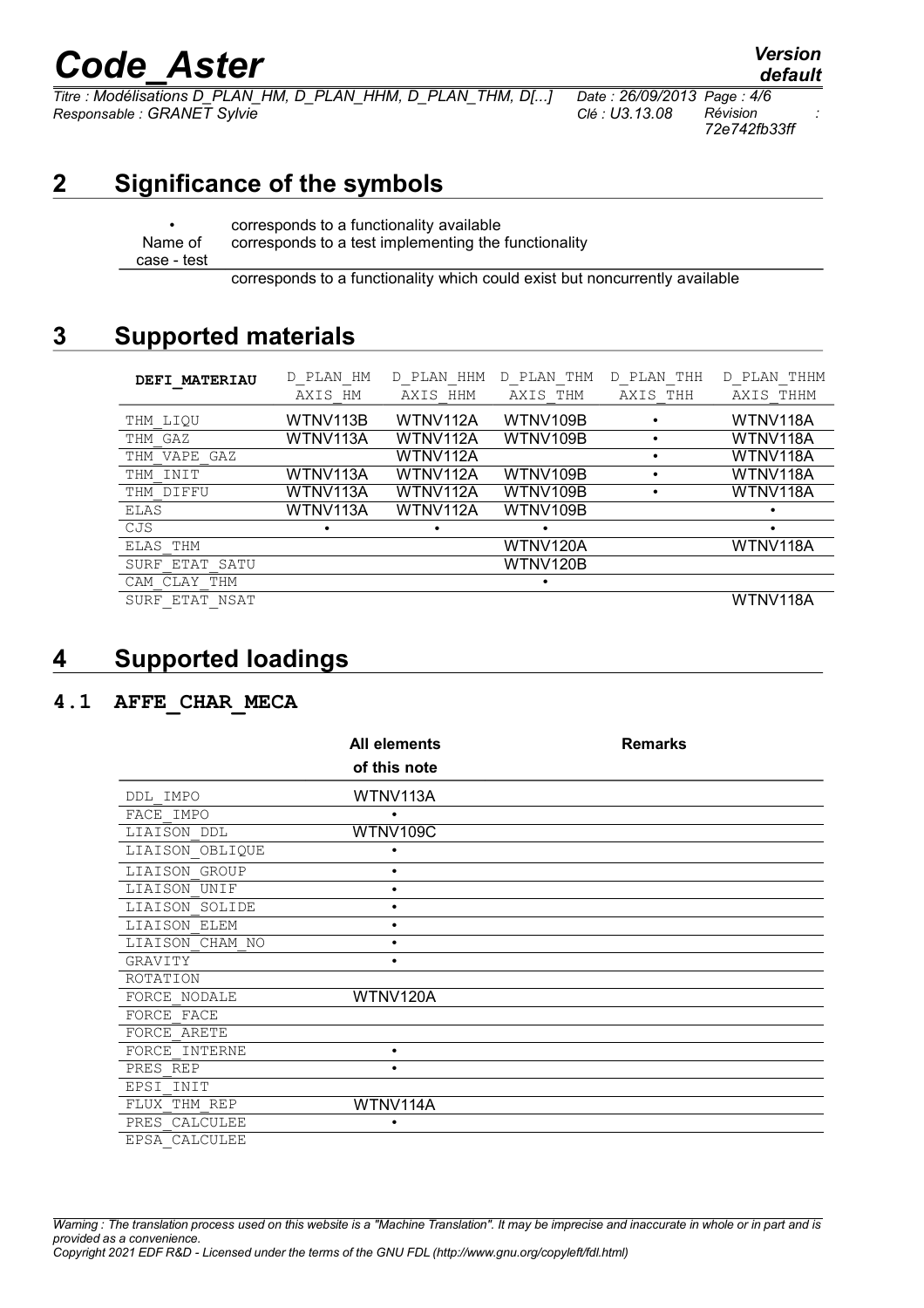*Titre : Modélisations D\_PLAN\_HM, D\_PLAN\_HHM, D\_PLAN\_THM, D[...] Date : 26/09/2013 Page : 5/6 Responsable : GRANET Sylvie Clé : U3.13.08 Révision :*

*default*

*72e742fb33ff*

#### **4.2 AFFE\_CHAR\_MECA\_F**

|                 | <b>All elements</b> | <b>Remarks</b> |
|-----------------|---------------------|----------------|
|                 | of this note        |                |
| DDL IMPO        | $\bullet$           |                |
| FACE IMPO       |                     |                |
| LIAISON DDL     |                     |                |
| LIAISON OBLIQUE |                     |                |
| LIAISON GROUP   | $\bullet$           |                |
| LIAISON UNIF    |                     |                |
| LIAISON SOLIDE  |                     |                |
| FORCE NODALE    |                     |                |
| FORCE FACE      | $\bullet$           |                |
| FORCE ARETE     |                     |                |
| FORCE INTERNE   |                     |                |
| PRES REP        |                     |                |
| EPSI INIT       |                     |                |
| FLUX THM REP    |                     |                |

### **5 Non-linear possibilities**

#### **5.1 STAT\_NON\_LINE**

| <b>BEHAVIOR</b> | RELATION | PLAN HM<br>D<br>AXIS HM | D PLAN HH<br>М<br>AXIS HHM | D PLAN THM<br>AXIS THM | D PLAN THH<br>AXIS THH | D PLAN THHM<br>AXIS THHM |
|-----------------|----------|-------------------------|----------------------------|------------------------|------------------------|--------------------------|
|                 | KIT HM   | WTNV113A                |                            |                        |                        |                          |
|                 | KIT HHM  |                         | WTNV112A                   |                        |                        |                          |
|                 | KIT THM  |                         |                            | WTNV109B               |                        |                          |
|                 | KIT THH  |                         |                            |                        |                        |                          |
|                 | KIT THHM |                         |                            |                        |                        | WTNV118A                 |

## **6 Elementary calculations of matrices**

| <b>OPTIONS</b>   | <b>Remarks</b> |
|------------------|----------------|
| 'RIGI MECA TANG' |                |
| 'FULL MECA'      |                |
| 'RAPH MECA'      |                |